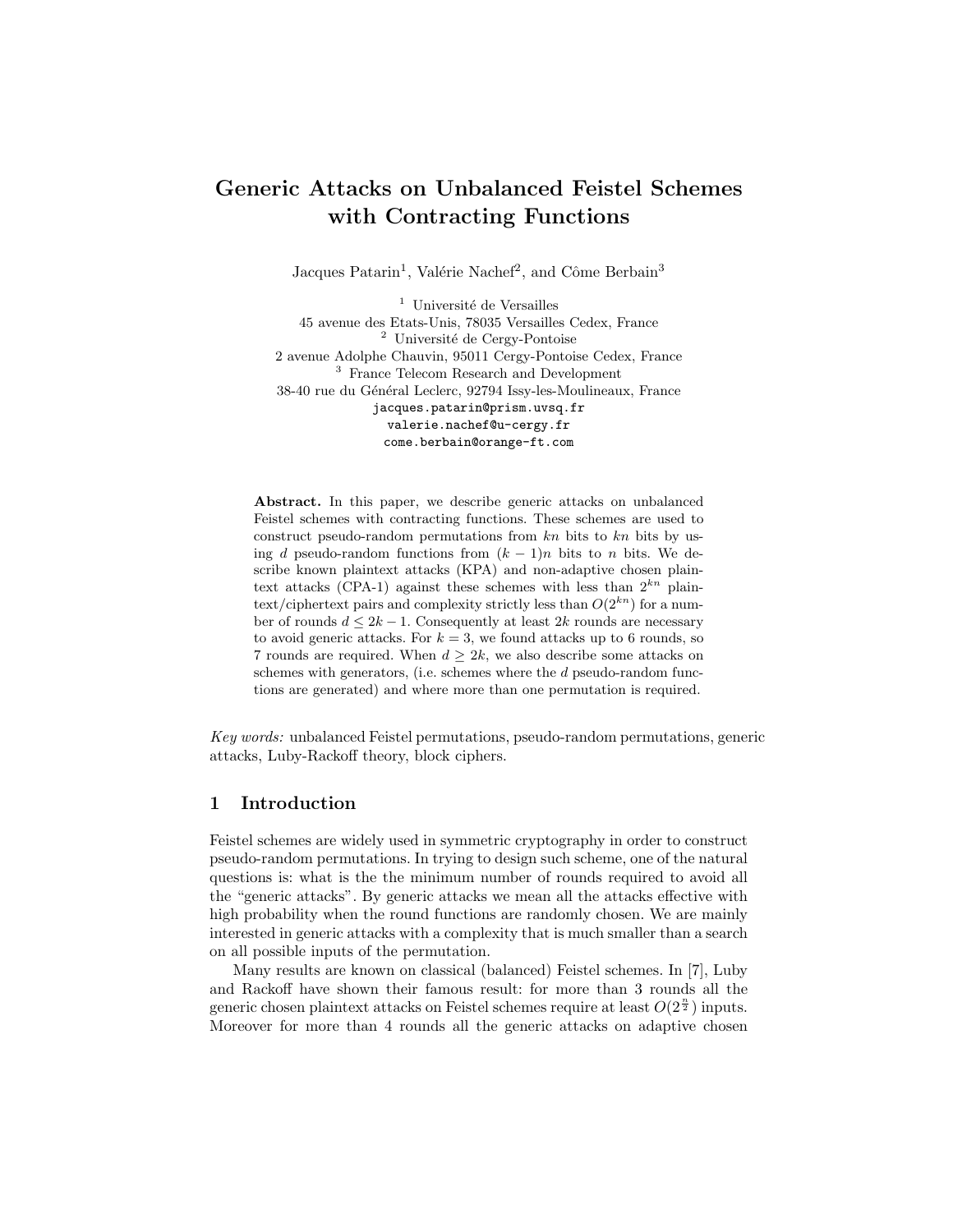plaintext/ciphertext require at least  $O(2^{\frac{n}{2}})$  inputs. These bounds are tight [1, 10]. It has also been proved that to avoid all attacks with less than  $2^{2n}$  computations at least 6 rounds of balanced Feistel schemes are needed [2, 11, 12]. This result is still valid if the round functions are permutations [5, 6]. For more than 6 rounds, some attacks are still possible but with more than  $2^{2n}$  computations [11]. All these results on classical Feistel schemes are summarized in Table 1:

**Table 1.** Results (from [12]) on  $G_2^d$ . For more than 6 rounds more that one permutation is needed or more than  $2^{2n}$  computations are needed in the best known attacks to distinguish  $G_2^d$  from a random permutation with an even signature.

|                                                        | KPA               |                     | $CPA-1$ $CPCA-2$  |
|--------------------------------------------------------|-------------------|---------------------|-------------------|
| $G_2^1$                                                |                   |                     |                   |
| $G_2^2$                                                | $2^{\frac{n}{2}}$ | 2                   | 2                 |
| $G_2^3$                                                | $2^{\frac{n}{2}}$ | $2^{\frac{n}{2}}$   | 3                 |
| $\,G^4_2\,$                                            | $2^n$             | $2^{n/2}$           | $2^{\frac{n}{2}}$ |
| $G_2^5$                                                | $2^{3n/2}$        | $2^n$               | $2^n$             |
| $\overline{G_2^6}$                                     | $2^{2n}$          | $2^{\overline{2n}}$ | $2^{2n}$          |
| $G_2^7$                                                | $2^{3n}$          | $2^{3n}$            | $2^{3n}$          |
| $G_2^8$                                                | $2^{4n}$          | $2^{4n}$            | $2^{4n}$          |
| $G_2^d, d \geq 8 \left  2^{(k-4)n} \right  2^{(k-4)n}$ |                   |                     | $2^{(k-4)n}$      |

The aim of this paper is to look for similar results for the case of unbalanced Feistel schemes with contracting functions: we call such schemes "contracting Feistel Schemes". A precise definition of these schemes is given in Sect. 2. The case of unbalanced Feistel schemes with expanding functions instead of contracting functions is studied in [4, 14, 15]. Some results on contracting Feistel schemes or on small transformations of these schemes can be found in [8, 9]. In [9], Naor and Reingold studied the security of contracting Feistel schemes with pairwise independent permutations. They show lower bounds for the security of such schemes. Lucks [8] gives some security results on contracting Feistel schemes built with hash functions.

The paper is organized as follows. In Sect. 2 and 3, we introduce notations and present precise definitions of the considered schemes and an overview of our attacks. In Sect. 4, we study attacks for  $k = 3$  and  $d \leq 6$ . Then in Sect. 5, we give attacks for any k and  $d \leq 2k-1$ . Finally, Sect. 6 is devoted to what can be done with more than  $2^{kn}$  computations. In particular, we describe attacks against permutation generators. All the results are summarized in the conclusion: these tables extend the above Table 1 to the case of unbalanced Feistel schemes with contracting functions.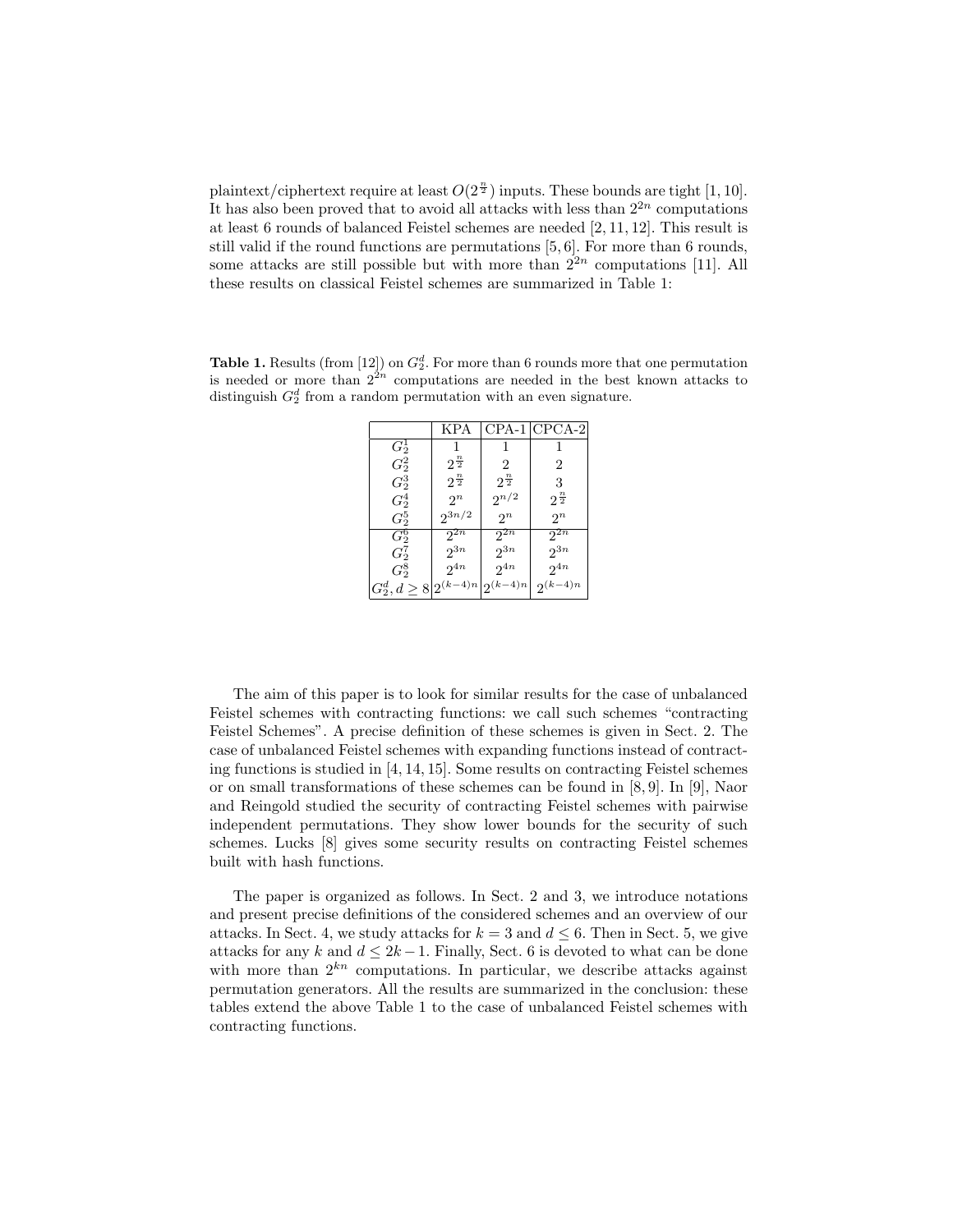### 2 Notation

Our notation is very similar to that used in [7] and [9]. We also follow the construction given in [9]. [a, b] denotes the concatenation of strings a and b. An Unbalanced Feistel Scheme with Contracting Functions  $G_k^d$  is a Feistel scheme with d rounds. At round j, we denote by  $f_j$  the round function from  $(k-1)n$ bits to *n* bits. On some input  $[I^1, I^2, \ldots, I^k], G_k^d$  produces an output denoted by  $[S^1, S^2, \ldots, S^k]$  by going through d rounds. At each round, the last  $(k-1)n$  bits of the round entry are used as an input to the round function  $f_j$ , which produces  $n$  bits. Those bits are xored to the first  $n$  bits of the round entry. Finally before going to round  $j + 1$ , the kn bit value is rotated by n bits.

We introduce the internal variable  $X^j$ : it is the only *n*-bit value which is modified at round  $j$  and which becomes the  $k$  coordinate of the internal state after  $j$  rounds. For example, we have:

$$
X^{1} = I^{1} \oplus f_{1}([I^{2},...,I^{k}]),
$$
  
\n
$$
X^{2} = I^{2} \oplus f_{2}([I^{3},...,I^{k},X^{1}]),
$$
  
\n
$$
X^{3} = I^{3} \oplus f_{3}([I^{4},...,I^{k},X^{1},X^{2}]),
$$
  
\n...

The first round of  $G_k^d$  is represented in Fig. 1 below.



**Fig. 1.** First Round of  $G_k^d$ 

#### 3 Overview of the Attacks

We present several attacks that allow us to distinguish  $G_k^d$  from a random permutation. Depending on the number of rounds, it is possible to find some relations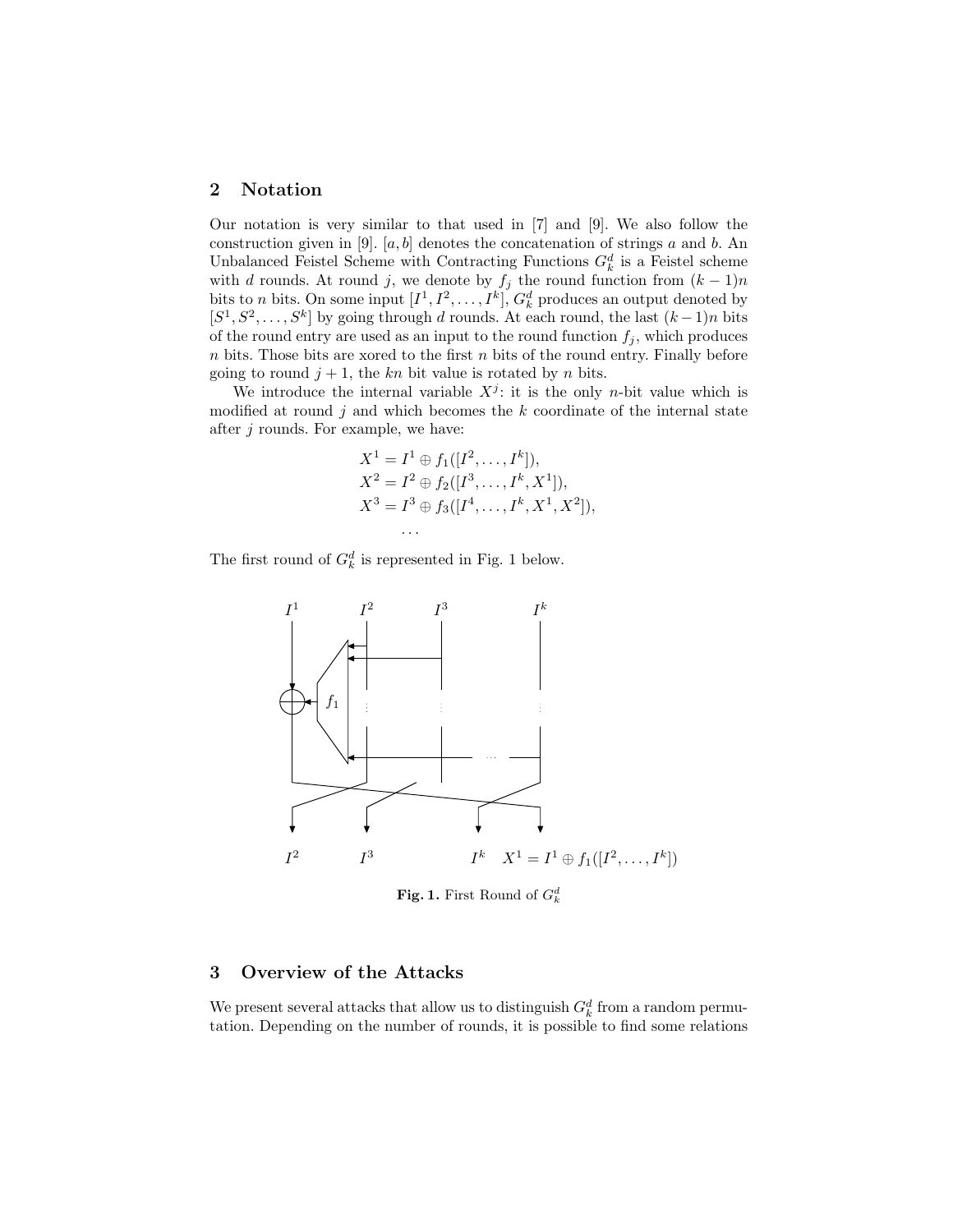between the input variables and output variables. Those relations hold conditionally to equalities of some internal variables due to the structure of the Feistel scheme. Our attacks consist in using  $m$  plaintexts and ciphertexts tuples and in counting the number  $\mathcal{N}_{G^d_\mu}$  of pairs of these tuples that satisfy the above relations. We then compare  $\mathcal{N}_{G^d_k}$  with the equivalent number  $\mathcal{N}_{perm}$  if a random permutation is used instead of  $G_k^d$ . Our attack is successful, i.e. it is able to distinguish  $G_k^d$  from a random permutation if the difference  $|E(\mathcal{N}_{G_k^d}) - E(\mathcal{N}_{perm})|$  is much larger than the standard deviation  $\sigma_{perm}$  and than the standard deviation  $\sigma_{G^d_k}$ , where E denotes the expectancy function. More general cases of succes are also given in the extended version of this paper [13].

In order to compute these values, we need to take into account the fact that the  $m^2$  pairs obtained from the m plaintext/ciphertext tuples are not independent. However their mutual dependence is very small. To compute  $\sigma_{perm}$ and  $\sigma_{G^d_k}$ , we will use this well-known formula that we will call the "Covariance" Formula":

$$
V(\sum x_i) = \sum_i V(x_i) + \sum_{i < j} [E(x_i, x_j) - E(x_i)E(x_j)]
$$

where the  $x_i$  are random variables.

We can note that for a small number of rounds  $d < k$ , a distinguishing attack is very easy to find. The output of  $G_k^d$  is  $[S^1, S^2, \ldots, S^k]$  which is equal to  $[I^{d+1}, \ldots, I^k, X^1, \ldots, X^d]$ . This shows that we can easily mount a KPA attack with one single message. We just have to test if the first coordinate of the output is equal to the coordinate of rank  $d + 1$  of the input. This leads us to start investigating attacks for scheme with at least k rounds.

### 4 Generic Attacks when  $k = 3$  and  $3 \le d \le 6$

We first study schemes with  $k = 3$  since this case is slightly different from the general case  $k \geq 4$  and since it gives simple examples of what we will do. We have  $[S_i^1, S_i^2, S_i^3] = G_3^d([I_i^1, I_i^2, I_i^3]).$ 

## $4.1$  Attacks on 3 Rounds:  $G_3^3$

 $G_3^3$ : 3 rounds, CPA-1 with  $m = 2$  messages. Let us choose  $I_2^2 = I_1^2$ ,  $I_2^3 = I_1^3$  and  $I_2^1 \neq I_1^1$ . Then the attack just tests if  $S_1^1 \oplus S_2^1 = I_1^1 \oplus I_2^1$ . This will occur with probability 1 if f is a  $G_3^3$ , and with probability  $\simeq \frac{1}{2^n}$  if f is a random permutation. So with three rounds there is a generic attack with two non-adaptive chosen queries and  $O(1)$  computations.

 $G_3^3$ : 3 rounds, KPA with  $m \simeq 2^n$  messages. It is possible to transform this nonadaptive chosen plaintext attack into a known plaintext attack as follows. If we have  $m \geq 2^n$  random inputs  $[I_i^1, I_i^2, I_i^3]$ , then (since  $m^2 \geq 2^{2n}$ ) with a good probability we will have a collision  $I_i^2 = I_j^2$  and  $I_i^3 = I_j^3$ ,  $i \neq j$ . Then we test if  $S_i^1 \oplus S_j^2 = I_i^1 \oplus I_j^1$ . Now the attack requires  $O(2^n)$  random queries and  $O(2^n)$ computations.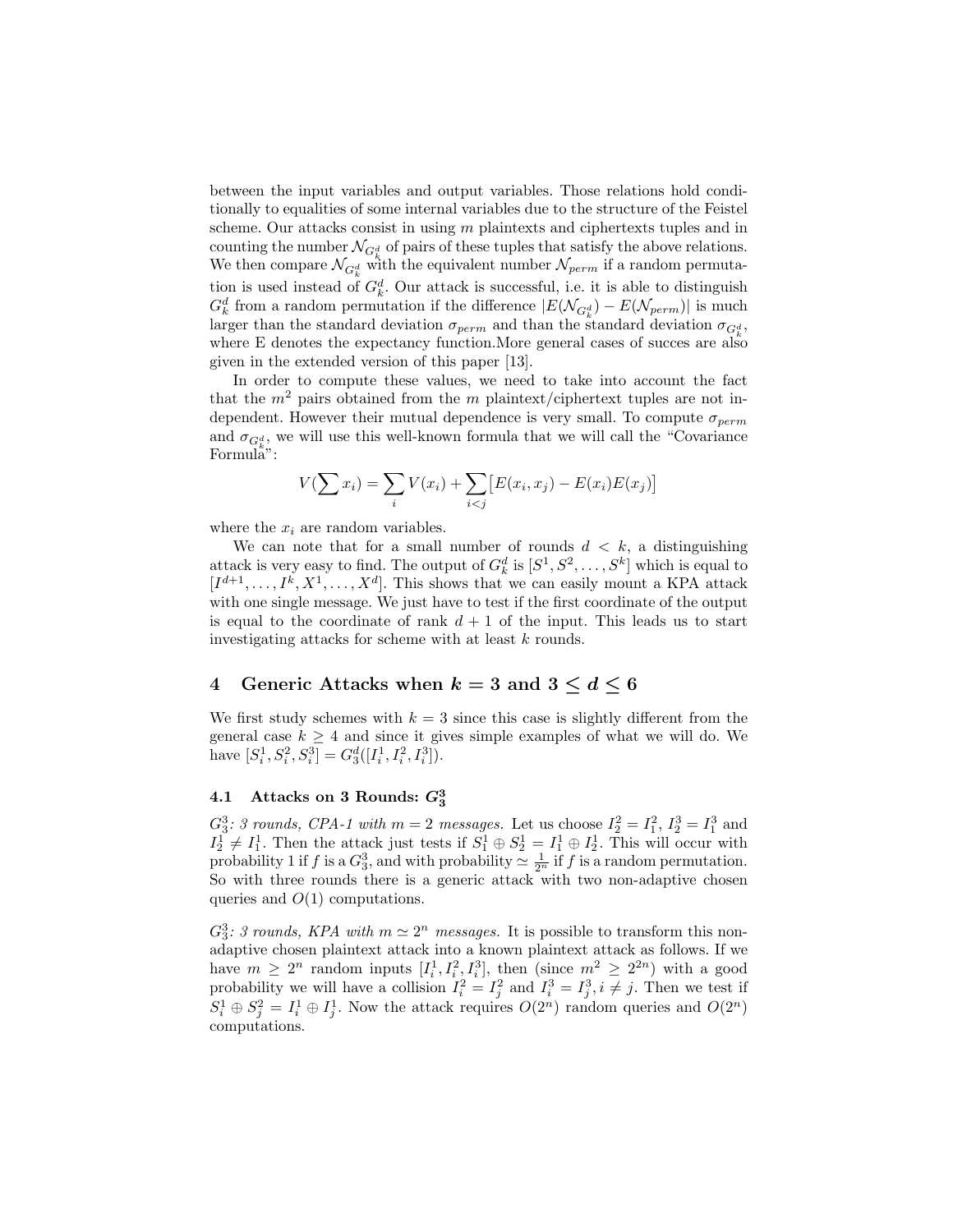## 4.2 Attacks on 4 Rounds:  $G_3^4$

When the output  $[I^1, I^2, I^3]$  is given, we have introduced the internal variable  $X^1 = I^1 \oplus f_1([I^2, I^3])$  and the following conditions hold:

$$
\begin{cases} I_i^2 = I_j^2 \quad \text{and } I_i^3 = I_j^3 \quad \Rightarrow X_i^1 \oplus X_j^1 = I_i^1 \oplus I_j^1 \\ I_i^3 = I_j^3 \quad \text{and } X_i^1 = X_j^1 \Rightarrow S_i^1 \oplus S_j^1 = I_i^2 \oplus I_j^2 \\ X_i^1 = X_j^1 \text{ and } S_i^1 = S_j^1 \quad \Rightarrow S_i^2 \oplus S_j^2 = I_i^3 \oplus I_j^3 \\ S_i^1 = S_j^1 \quad \text{and } S_i^2 = S_j^2 \quad \Rightarrow S_i^3 \oplus S_j^3 = X_i^1 \oplus X_j^1 \end{cases}
$$

The attack exploits the second condition. It proceeds as follows: we choose m messages such that  $\forall i$ ,  $I_i^3 = 0$  and  $I_i^2 \neq I_j^2$  for all  $i \neq j$ . We then count  $\mathcal{N}_{G_3^4}$ the number of pairs  $(i, j)$  with  $i < j$  such that  $I_i^2 \oplus I_j^2 = S_i^1 \oplus S_j^1$ . For a random permutation, this condition appears only by chance. Thus we get:

$$
\mathcal{N}_{perm}\simeq \frac{m^2}{2\cdot 2^n}+O(\frac{m}{2^{\frac{n}{2}}}).
$$

Here  $0(\frac{m}{2^{\frac{n}{2}}} )$  denotes the standard deviation. This can be easily proved using the Covariance Formula, see Appendix A or full version of this article [13].

For  $G_3^4$ , the equation  $I_i^2 \oplus I_j^2 = S_i^1 \oplus S_j^1$  can occur at random with probability  $2^{-n}$  or from the internal collision  $X_i^1 = X_j^1$ . Since  $I_i^3$  is equal to zero for all i, we have  $X_i^1 = I_i^1 \oplus f_1([I_i^2, 0])$ . Sine  $f_1$  is a random function and the  $I^2$  are pairwise distinct, the values  $f_1([I_i^2, 0])$  and consequently the  $X_i^1$  are uniformly distributed random variables. Consequently the internal collision  $X_i^1 = X_j^1$  appears with probability  $2^{-n}$  and we have:

$$
\mathcal{N}_{G_3^4}\simeq \frac{m^2}{2^n}+O(\frac{m}{2^\frac{n}{2}})
$$

where  $O(\frac{m}{\sigma^{\frac{n}{2}}}$  $\frac{m}{2^{\frac{n}{2}}}$  denotes the standard deviation (proof is given below). We can distinguish the two permutations when the difference between the mean values is larger than the standard deviation i.e. when  $\frac{m^2}{2^n} \geq \frac{m}{2^{\frac{n}{2}}}$  $\frac{m}{2^{\frac{n}{2}}},$  i.e. for  $m \geq 2^{\frac{n}{2}}.$  This generic attack requires  $O(2^{\frac{n}{2}})$  random queries and  $O(2^{\frac{n}{2}})$  computations

As explained previously, we can transform this attack in a known plaintext attack with  $m \simeq 2^n$ .

## Proof of the standard deviation  $\sigma_{G_3^4}$

We introduce the following random variables:

$$
\begin{cases} \delta_{i,j} = 1 \text{ if } I_i^2 \oplus I_j^2 = S_i^1 \oplus S_j^1\\ \delta_{i,j} = 0 \text{ otherwise.} \end{cases}
$$

Since we have chosen all the  $I_i^3$  equal to zero, we can say equivalently that  $\delta_{i,j}$  is equal to one when  $f_2([0, X_i]) = f_2([0, X_j])$ .  $\mathcal{N}_{G_3^4}$  is defined as  $\sum_{i < j} \delta_{i,j}$ and it is easy to compute  $E(\delta_{i,j}) = \frac{2}{2^n} - \frac{1}{2^{2n}}$ . We now compute the variance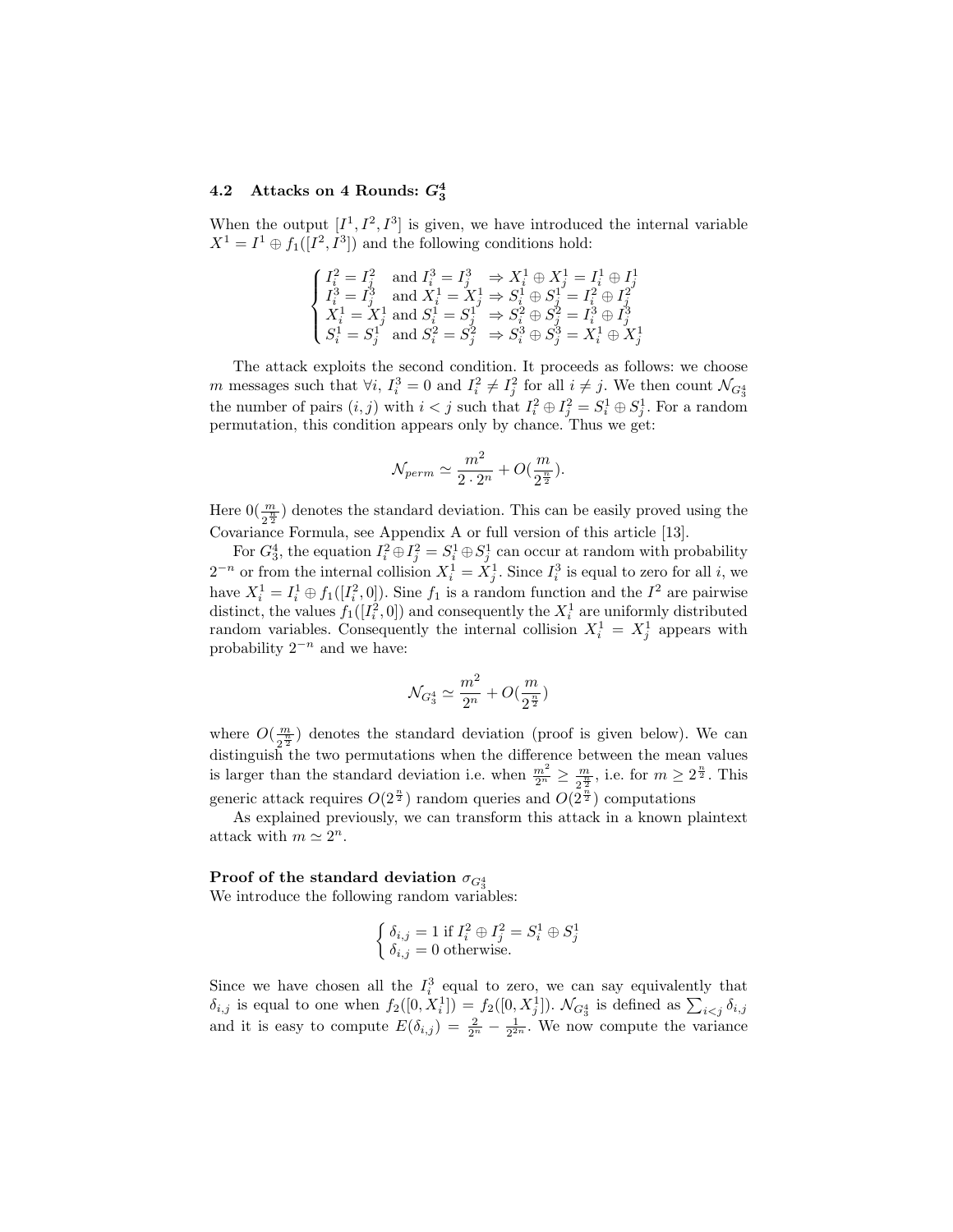$V(\delta_{i,j}) = E(\delta_{i,j}^2) - E(\delta_{i,j})^2 = E(\delta_{i,j}) - E(\delta_{i,j})^2 = \frac{2}{2^n} - \frac{5}{2^{2n}} + \frac{4}{2^{3n}} - \frac{1}{2^{4n}}$ . We recall the Covariance Formula:

$$
V(\sum_{i < j} \delta_{i,j}) = \sum_{i < j} V(\delta_{i,j}) + \sum_{i < j, k < l, (i,j) \neq (k,l)} \big[ E(\delta_{i,j} \, \delta_{k,l}) - E(\delta_{i,j}) \, E(\delta_{k,l}) \big].
$$

We need to compute  $Cov(i, j, k, l) = E(\delta_{i,j} \delta_{k,l}) - E(\delta_{i,j}) E(\delta_{k,l})$  Let us first consider the case, where  $i, j, k, l$  are pairwise distinct We need to consider the influence of the equality  $f_2([0, X_i]) = f_2([0, X_j])$  over the equality  $f_2([0, X_k]) =$  $f_2([0, X_l])$ . It can only happen if  $X_k^1 \neq X_l^1$  and if either  $X_k^1 = X_i^1$  and  $X_l^1 = X_j^1$ or  $X_k^1 = X_j^1$  and  $X_l^1 = X_i^1$ . In that case we have also  $X_i^1 \neq X_j^1$ . This event happens with probability  $\left(1-\frac{1}{2^n}\right)\frac{2}{2^{2n}}$  and both equalities have a probability  $\frac{1}{2^n}$ instead of  $\frac{1}{2^{2n}}$ . This gives a covariance equals to

$$
\frac{2}{2^{3n}}-\frac{4}{2^{4n}}+\frac{2}{2^{5n}}
$$

.

The second case is if both equations are sharing an index, for example  $i = k$ We need to consider the influence of the equality  $f_2([0, X_i]) = f_2([0, X_j])$  over the equality  $f_2([0, X_i^1]) = f_2([0, X_i^1])$ . It can only happen if  $X_i^1 \neq X_j^1$ . This event happens with probability  $\left(1-\frac{1}{2^n}\right)\frac{1}{2^n}$  and both equalities have a probability  $\frac{1}{2^n}$ instead of  $\frac{1}{2^{2n}}$ . This gives a covariance equals to

$$
\frac{1}{2^{2n}} - \frac{2}{2^{3n}} + \frac{1}{2^{4n}}.
$$

Consequently we have

$$
V(\mathcal{N}_{G_3^4}) = \frac{m^2}{2^n} + O\left(\frac{m^3}{2^{2n}}\right) + O\left(\frac{m^4}{2^{3n}}\right)
$$

Since m is smaller than  $2^n$ , we get:

$$
V(\mathcal{N}_{G_3^4}) \simeq \frac{m^2}{2^n}
$$
 and  $\sigma_{G_3^4} \simeq \frac{m}{2^{\frac{n}{2}}}.$ 

## $4.3$  Attacks on 5 Rounds:  $G_3^5$

For 5 rounds, the internal variables are  $X^1$  and  $X^2 = I^2 \oplus f_2([I^3, X^1])$ . We have the following conditions:

$$
\begin{cases} I_i^2 = I_j^2 \quad \text{and } I_i^3 = I_j^3 \quad \Rightarrow X_i^1 \oplus X_j^1 = I_i^1 \oplus I_j^1 \\ I_i^3 = I_j^3 \quad \text{and } X_i^1 = X_j^1 \Rightarrow X_i^2 \oplus X_j^2 = I_i^2 \oplus I_j^2 \\ X_i^1 = X_j^1 \text{ and } X_i^2 = X_j^2 \Rightarrow S_i^1 \oplus S_j^1 = I_i^3 \oplus I_j^3 \\ X_i^2 = X_j^2 \text{ and } S_i^1 = S_j^1 \Rightarrow S_i^2 \oplus S_j^2 = X_i^1 \oplus X_j^1 \\ S_i^1 = S_j^1 \quad \text{and } S_i^2 = S_j^2 \Rightarrow S_i^3 \oplus S_j^3 = X_i^2 \oplus X_j^2 \end{cases}
$$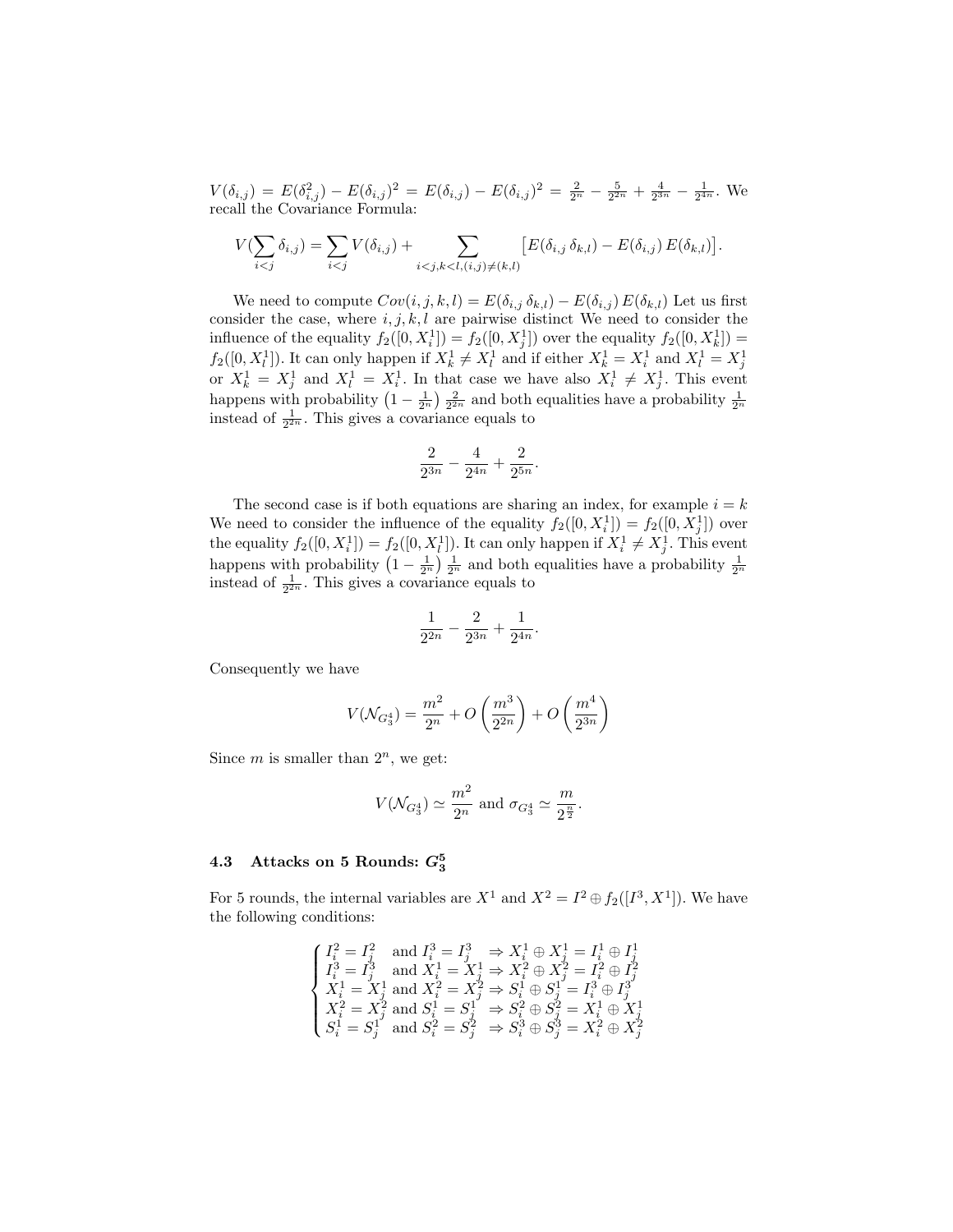The attack proceeds as follows: we choose m messages such that  $\forall i, I_i^2 = 0$ ,  $I_i^3 = 0$  and the  $I_i^1$  values are pairwise distinct. Notice that this directly implies  $X_i^1 \oplus X_j^1 = I_i^1 \oplus I_j^1$ , so the  $X_i^1$  values are pairwise distinct. Let N be the number of pairs  $(i, j)$ ,  $i < j$  such that  $S_i^1 = S_j^1$  and  $I_i^1 \oplus I_j^1 = S_i^2 \oplus S_j^2$ . With a random permutation, these two conditions appear by chance and we have:

$$
\mathcal{N}_{perm} \simeq \frac{m^2}{2 \cdot 2^{2n}} + O(\frac{m}{2^n}).
$$

Here  $O(\frac{m}{2^n})$  is the standard deviation. For a  $G_3^5$ ,  $S_i^1 = S_j^1$  and  $I_i^1 \oplus I_j^1 = S_i^2 \oplus S_j^2$  appear at random or as a consequence of  $X_i^2 = X_j^2$  and  $S_i^1 = S_j^1$ . This gives:

$$
\mathcal{N}_{G_3^5}\simeq \frac{m^2}{2^{2n}}.
$$

We can distinguish the two permutations when the difference between the mean values is larger than the standard deviation i.e. when  $\frac{m^2}{2^{2n}} \geq \frac{m}{2^n}$ , or  $m \geq 2^n$ . Remark: here  $m \leq 2^n$  since  $I_i^2 = 0$  and  $I_i^3 = 0$ ; so the attack will succeed when  $m \simeq 2^n$ .

As before this attack leads to a KPA attack with  $2^{2n}$  messages. But there is a better attack as we can see now.

 $G_3^5$ : 5 rounds, KPA with  $m=2^{\frac{3n}{2}}$  messages For this attack, let N be the number of pairs  $(i, j)$ ,  $i < j$ , such that  $I_i^3 \oplus I_j^3 =$  $S_i^1 \oplus S_j^1$ . For a random permutation, we have:

$$
\mathcal{N}_{perm}\simeq \frac{m^2}{2\cdot 2^n}+O(\frac{m}{\sqrt{2^n}})
$$

where  $\frac{m}{\sqrt{2^n}}$  is the standard deviation, while for  $G_3^5$  we obtain

$$
\mathcal{N}_{G_3^5}\simeq \frac{m^2}{2\cdot 2^n}+\frac{m^2}{2\cdot 2^{2n}}
$$

.

We can distinguish the two permutations when the difference between the mean values is larger than the standard deviation i.e. when  $\frac{m^2}{2^{2n}} \geq \frac{m}{\sqrt{2^n}}$ , i.e. for  $m \geq 2^{\frac{3}{2}n}$ .

## $4.4$  Attacks on 6 Rounds:  $G_3^6$

For 6 rounds, the internal variables are  $X^1$ ,  $X^2$  and  $X^3 = I^3 \oplus f_3([X^1, X^2])$ . We have the following conditions:

$$
\begin{cases} I_i^2 = I_j^2 \quad \text{and } I_i^3 = I_j^3 \quad \Rightarrow X_i^1 \oplus X_j^1 = I_i^1 \oplus I_j^1 \\ I_i^3 = I_j^3 \quad \text{and } X_i^1 = X_j^1 \Rightarrow X_i^2 \oplus X_j^2 = I_i^2 \oplus I_j^2 \\ X_i^1 = X_j^1 \text{ and } X_i^2 = X_j^2 \Rightarrow X_i^3 \oplus X_j^3 = I_i^3 \oplus I_j^3 \\ X_i^2 = X_j^2 \text{ and } X_i^3 = X_j^3 \Rightarrow S_i^1 \oplus S_j^1 = X_i^1 \oplus X_j^1 \\ X_i^3 = X_j^3 \text{ and } S_i^1 = S_j^1 \Rightarrow S_i^2 \oplus S_j^2 = X_i^2 \oplus X_j^2 \\ S_i^1 = S_j^1 \quad \text{and } S_i^2 = S_j^2 \Rightarrow S_i^3 \oplus S_j^3 = X_i^3 \oplus X_j^3 \end{cases}
$$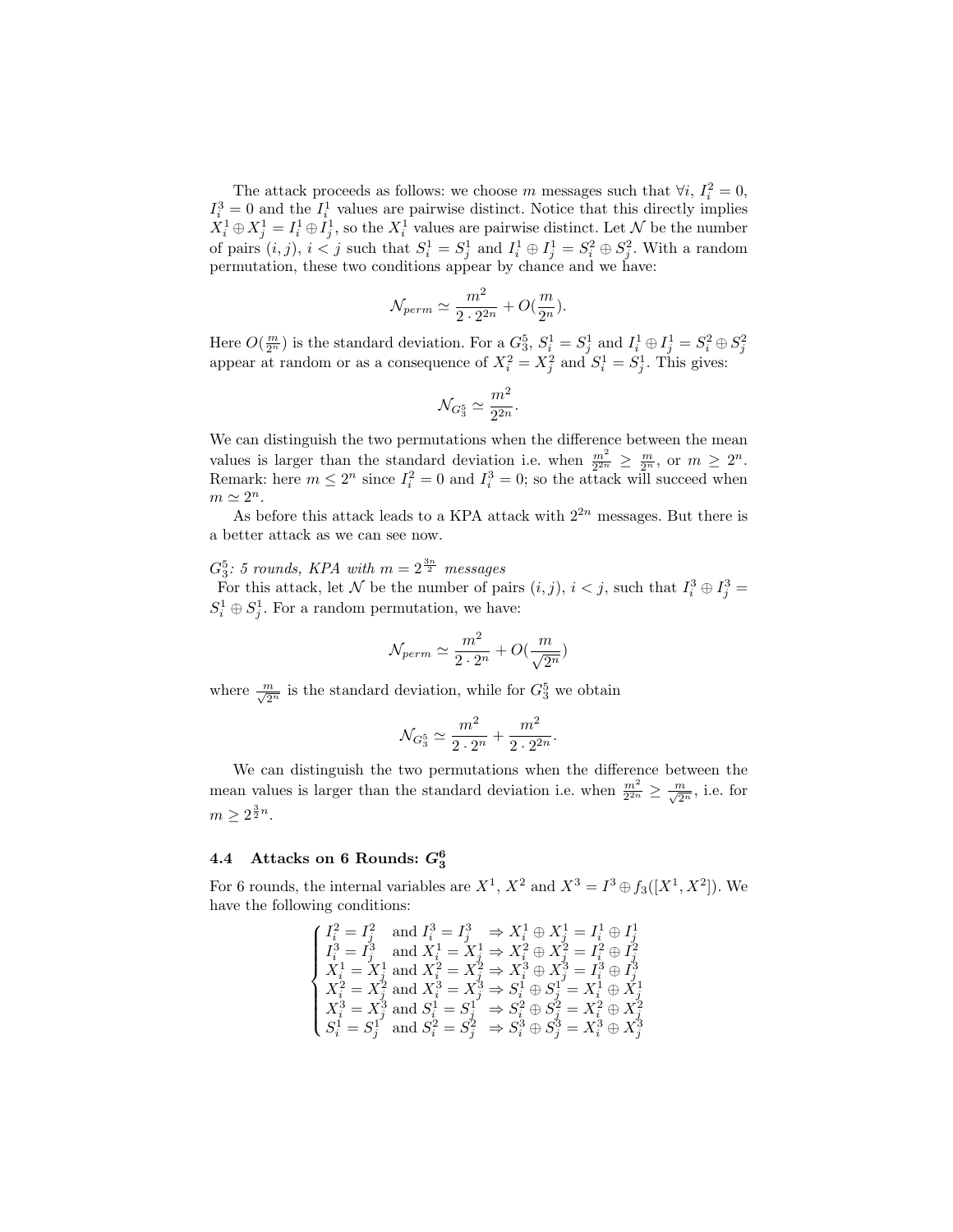The attack proceeds as follows: we choose m messages such that  $\forall i, I_i^3 = 0$ . Let N be the number of pairs  $(i, j), i < j$ , such that  $I_i^2 = I_j^2$  and  $I_i^1 \oplus I_j^1 = S_i^1 \oplus S_j^1$ . With a random permutation, we have:

$$
\mathcal{N}_{perm}\simeq \frac{m^2}{2.2^{2n}}+O(\frac{m}{2^n})
$$

where  $O(\frac{m}{2^n})$  is the standard deviation. For a  $G_3^6$ , since all the  $I_i^3$  values are equal,  $I_i^2 = I_j^2$  and  $X_i^2 = X_j^2$  and  $X_i^3 = X_j^3$  imply  $I_i^1 \oplus I_j^1 = S_i^1 \oplus S_j^1$ . We get

$$
\mathcal{N}_{G_3^6} \simeq \frac{m^2}{2.2^{2n}} + \frac{m^2}{2 \cdot 2^{3n}}
$$

.

We can distinguish the two permutations when the difference between the mean values is larger than the standard deviation i.e. when  $\frac{m^2}{2^{3n}} \geq \frac{m}{2^n}$ , i.e. for  $m \geq 2^{2n}$ .

We can obviously transform this CPA-1 attack into a KPA attack which will succeed as soon as we have  $m \geq 2^{\frac{5n}{2}}$ .

## $4.5$  Experimental Results on  $G_3^6$

We have implemented our CPA-1 and KPA attacks against  $G_3^6$  for small values of  $n (n = 6$  and  $n = 8)$ . Our experimental values confirm the theoretical results. Our experiments were performed as follows:

- choose randomly an instance of  $G_3^6$
- choose randomly a permutation: for this we use classical balanced Feistel scheme with a large number of rounds (more than 20)
- launch the attack in CPA-1 with  $m = 2^{2n}$ , in KPA with  $m = 2^{3n}$   $(m = 2^{\frac{5n}{2}})$ also works).
- count the number of plaintext/ciphertext pairs satisfying the relations for the  $G_3^6$  function and for the permutation
- iterate this procedure a large number of times (here 1000 times) to evaluate the mean values and the standard deviations
- compute the mean value and the standard deviation for both the  $G_3^6$  function and the permutation

Table 2. Experimental results for KPA and CPA attacks on  $G_3^6$ 

|            | $ \text{Attack}  n  \mathcal{N}_{G_2^6}$ |                     | $\mid\mathcal{N}_{perm}\left[\mathcal{N}_{G_3^6}-\mathcal{N}_{perm}\right]\frac{m^2}{2\cdot 2^{4n}}\left \sigma_{G_3^6}\left \sigma_{perm}\right \right]$ |     |     |     | $\frac{m}{2}$<br>$\sqrt{2}\cdot 2^{\frac{3n}{2}}$ |
|------------|------------------------------------------|---------------------|-----------------------------------------------------------------------------------------------------------------------------------------------------------|-----|-----|-----|---------------------------------------------------|
|            |                                          | KPA 6 131006 129011 | 1995                                                                                                                                                      |     |     |     | $2048$   159   372   362.038                      |
|            |                                          | KPA 883883088355787 | 32521                                                                                                                                                     |     |     |     | 32768 2862  2833  2896.309                        |
| <b>CPA</b> | $\parallel$ 6 2058                       | 2009                | 49                                                                                                                                                        | 32  | 45  | 44  | 45.254                                            |
| <b>CPA</b> | 8  32781                                 | 32601               | 180                                                                                                                                                       | 128 | 178 | 185 | 182.019                                           |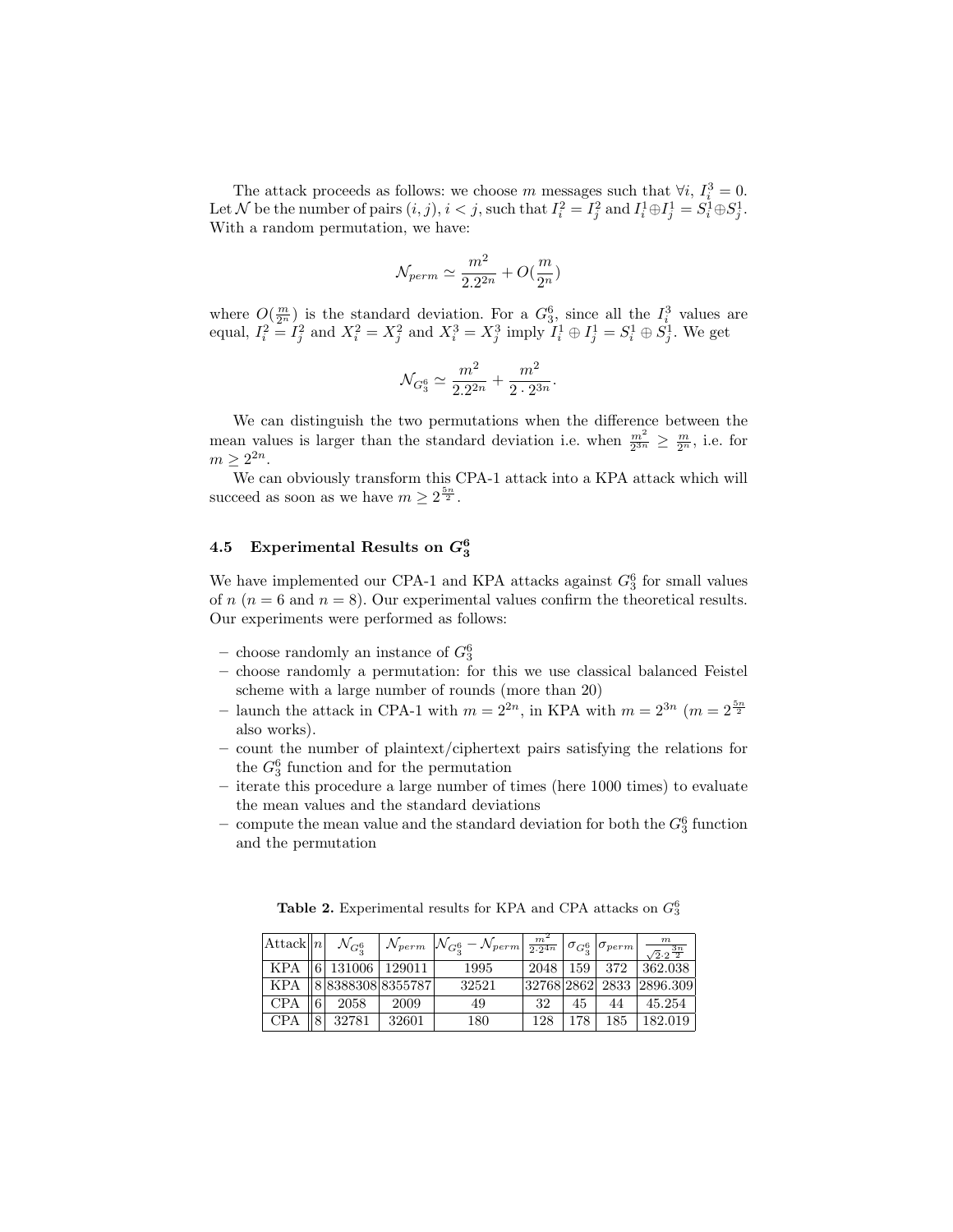**Conclusion.** Our experimental values for  $\mathcal{N}_{G_3^6} - \mathcal{N}_{perm}$  are very close to the theoretical expected values  $\left(\frac{m^2}{2 \cdot 2^{4n}}\right)$  in KPA and  $\frac{m^2}{2 \cdot 2^{3n}}$  in CPA-1). Similarly, our experimental values for  $\epsilon_{perm}$  are very close to the theoretical expected values  $(\frac{m}{\sqrt{2}\cdot 2^{\frac{3n}{2}}}$  in KPA and  $\frac{m}{\sqrt{2}\cdot 2^n}$  in CPA-1). So these simulations confirm that we can distinguish  $G_3^6$  from a random permutation with the complexity that we have given.

### 5 Generic Attacks when  $k \geq 4$  and  $k \leq d \leq 2k-1$

#### 5.1 Attacks for k Rounds

We first describe a CPA-1 attack with two messages. All the blocks of these two messages are equal to zero except the first one. We test if  $I_1^1 \oplus I_2^1 = S_1^1 \oplus S_2^1$ . Since  $S^1 = X^1 = I^1 \oplus f_1([I^2, \dots I^k]),$  this will occur with probability 1 if f is a  $G_l^k$ , and with probability  $2^{-n}$  if f is a random permutation. This gives the result.

As usual, we transform this attack into a KPA attack with  $m = O(2^{\frac{n(k-1)}{2}})$ . In that case with a high probability  $I_i^2 = I_j^2$ ,  $I_i^3 = I_j^3$ , ...,  $I_i^k = I_j^k$ . We test again if  $S_i^1 \oplus S_i^1 = I_i^1 \oplus I_j^1$ .

### 5.2 Attacks for  $k + t$  Rounds, with  $1 \leq t < k - 1$

In the CPA-1 attack, we choose  $\forall i, I_i^{t+2} = \ldots = I_i^k = 0$  and pairwise distinct  $[I_i^1, \ldots I_i^t]$ . This choice limits the maximal number of plaintext/ciphertext tuples to  $m \leq 2^{(t+1)n}$ . We then count the number N of pairs  $(i, j)$ ,  $i < j$ , such that  $I_i^{t+1} \oplus I_j^{t+1} = S_i^1 \oplus S_j^1$ . For a random permutation, we have:

$$
\mathcal{N}_{perm}\simeq \frac{m(m-1)}{2\cdot 2^n}+O(\frac{m}{2^{\frac{n}{2}}}).
$$

Here  $0(\frac{m}{2^{\frac{n}{2}}} )$  denotes the standard deviation. This can be easily proved using the Covariance Formula, see Appendix A or full version of this article [13].

For an unbalanced Feistel scheme, the preceding condition appears at random, but we also have the following property:

$$
X_i^1 = X_j^1, \dots, X_i^t = X_j^t \Rightarrow S_i^1 \oplus S_j^1 = I_i^{t+1} \oplus I_j^{t+1}
$$

since  $S_i^1 = X^{t+1} = I^{t+1} \oplus f_{t+1}([I^{t+2}, \dots I^k, X^1, \dots, X^t])$ . This gives

$$
\mathcal{N}_{G_k^{k+t}} \simeq \frac{m(m-1)}{2 \cdot 2^n} + \frac{m(m-1)}{2 \cdot 2^{tn}} \text{ ,so } |E(\mathcal{N}_{G_k^{k+t}}) - E(\mathcal{N}_{perm})| \simeq \frac{m(m-1)}{2 \cdot 2^{tn}}.
$$

Here again for  $\mathcal{N}_{G^d_k}$ , the standard deviation can be computed by using the Covariance Formula, as we have shown for  $G_3^4$  (see full version of this article for the details [13]). Thus we distinguish when  $\frac{m^2}{2^{tn}} \geq \frac{m}{2^{\frac{m}{2}}}$  $\frac{m}{2^{\frac{n}{2}}}$  i.e. when  $m \geq 2^{(t-\frac{1}{2})n}$ , which is compatible with the bound given above.

As usual, we are able transform this attack into a KPA attack which succeeds if  $m \geq 2^{(\frac{k+t-2}{2})n}$ .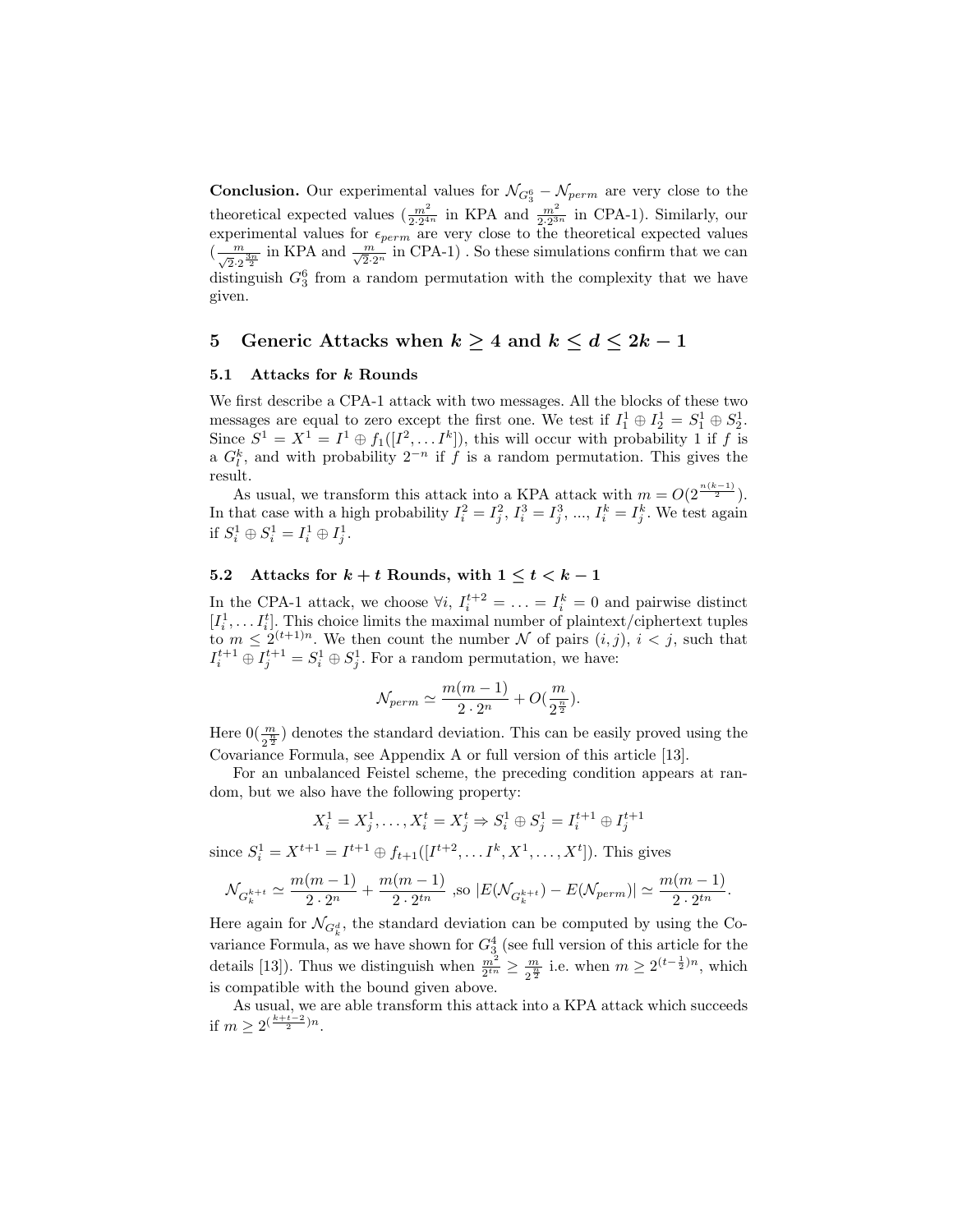#### 5.3 Attacks for  $2k-1$  Rounds

In that case we can only mount a KPA attack. We consider the following KPA attack: let N be the number of pairs  $(i, j)$ ,  $i < j$ , such that  $I_i^k \oplus I_j^k = S_i^1 \oplus S_j^1$ . j For a random permutation, we have  $\mathcal{N}_{perm} \simeq \frac{m(m-1)}{2 \cdot 2^n} + O(\frac{m}{\sqrt{2^n}})$  and for an unbalanced Feistel scheme,  $\mathcal{N}_{G_k^{2k-1}} \simeq \frac{m(m-1)}{2 \cdot 2^n} + \frac{m(m-1)}{2 \cdot 2^{(k-1)n}}$  $\frac{m(m-1)}{2\cdot 2^{(k-1)n}}$ , since  $I_i^k \oplus I_j^k = S_i^1 \oplus S_j^1$ is also implied by the following equations:  $X_i^1 = X_j^1, X_i^2 = X_j^2, \dots, X_i^{k-1} =$  $X_j^{k-1}$ . This is because  $S^1 = X^k = I^k \oplus f_{2k-1}([X^1, \ldots, X^{k-1}])$ . Thus we can distinguish when  $\frac{m^2}{2 \cdot 2^{(k-1)n}} \ge \frac{m}{\sqrt{2^n}}$ . This gives  $m \ge 2^{(k-\frac{3}{2})n}$ .

We can remark that for more than  $2k$  rounds we will have to proceed with different attacks, since  $X_i^1 = X_j^1, \ldots, X_i^k = X_j^k$  implies  $i = j$  because we have a permutation.

### 6 Attacks with more than  $2^{kn}$  Computations

Until now we have studied Unbalanced Feistel schemes with random functions. In practice, for example in designing block ciphers we need to consider generators of pseudo-random permutations. In this section, we will describe attacks against a generator of permutations (and not only against a single permutation randomly generated by a generator of permutations), i.e. we will be able to study several permutations generated by the generator. This allows more than  $2^{kn}$  computations.

Let G be a " $G_k^d$  generator", i.e. from a binary string K, G generates a d round unbalanced Feistel permutation  $G_k^d$ . Let  $G'$  be a truly random permutation generator, i.e. from a string  $K$ ,  $G'$  generates a truly random permutation  $G'_{K}$  of  $B_{kn}$ . Let  $G''$  be a truly random even permutation generator, i.e. from a string K, G'' generates a truly random permutation  $G''_K$  of  $A_{kn}$ , with  $A_{kn}$  being the group of all the permutations of  $\{0,1\}^{kn} \to \{0,1\}^{kn}$  with even signature. We are looking for attacks that distinguish  $G$  from  $G'$ , and also for attacks that will distinguish  $G$  from  $G''$ .

Adversarial model: an attacker can choose some strings  $K_1, \ldots K_f$ , can ask for some inputs  $[I^1, \ldots, I^k]$ , and can ask for some  $G_{K_\alpha}[I^1, \ldots, I^k]$  (with  $K_\alpha$  being one of the  $K_i$ ). Here the attack is more general than in the previous sections, since the attacker can have access to many different permutations generated by the same generator.

Adversarial goal: the aim of the attacker is to distinguish  $G$  from  $G'$  (or from  $G''$ ) with a high probability and with a complexity as small as possible.

#### 6.1 Brute Force Attacks

A possible attack is an exhaustive search for the d round functions  $f_1, \ldots, f_d$ from  $\{0,1\}^{(k-1)n}$  to  $\{0,1\}^n$  that have been used in the unbalanced Feistel construction. This attack always exists, but since we have  $2^{d \cdot n \cdot 2^{(k-1)n}}$  possibilities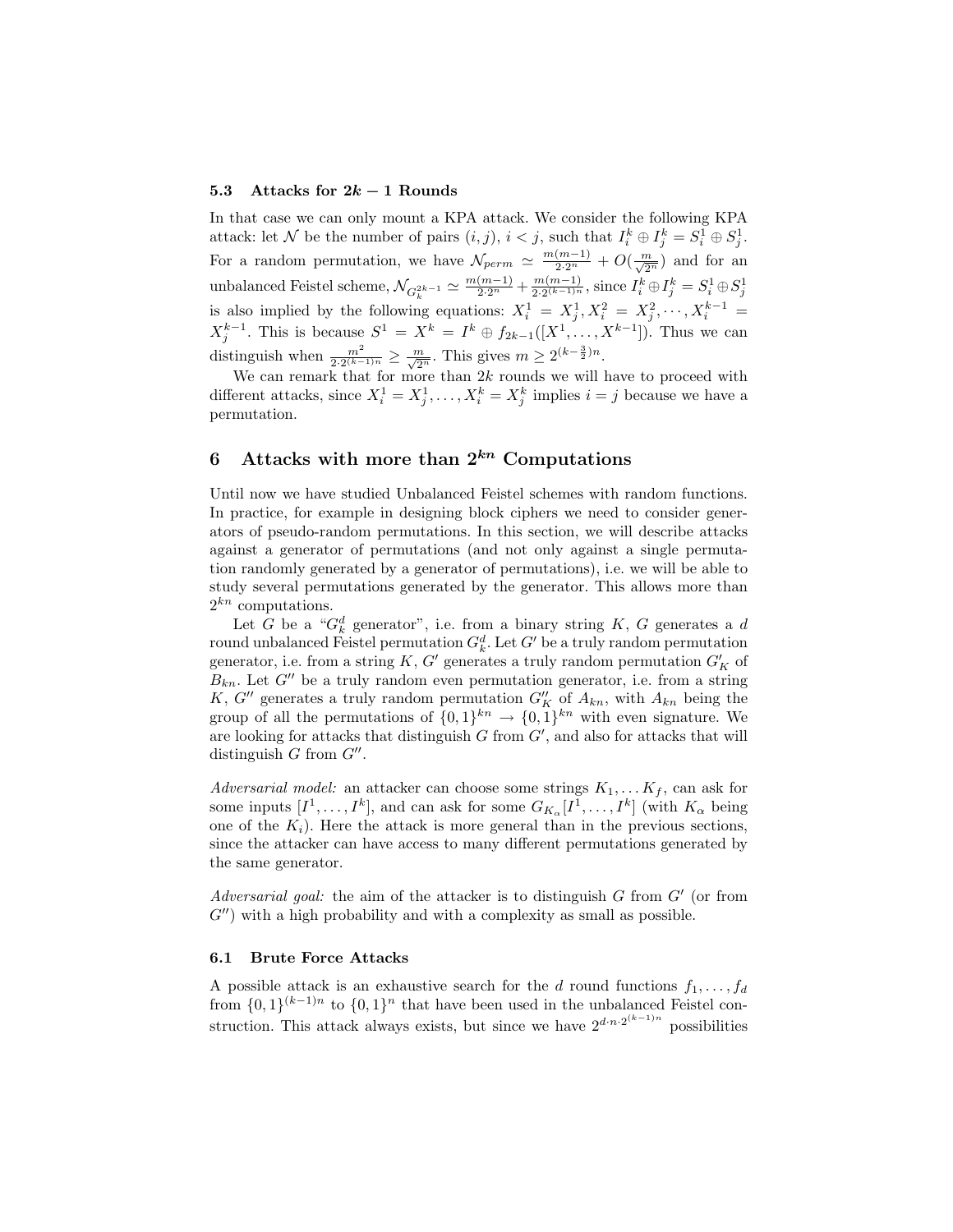for  $f_1, \ldots, f_d$ , this attack requires about  $2^{d \cdot n \cdot 2^{(k-1)n}}$  computations and about  $\frac{d}{k} \cdot 2^{(k-1)n}$  random queries but only for one permutation of the generator. This attacks means that an adversary with infinite computing power will be able to distinguish  $G_k^d$  from a random permutation (or from a truly random permutation with even signature) when  $m \geq \frac{d}{k} \cdot 2^{(k-1)n}$ .

#### 6.2 Attack by the Signature

**Theorem 1.** Let  $\Psi$  be an unbalanced Feistel permutation on  $\{0,1\}^{\alpha+\beta} \rightarrow \{0,1\}^{\alpha+\beta}$ with round functions of  $\{0,1\}^{\beta} \rightarrow \{0,1\}^{\alpha}$ . Then if  $\alpha \geq 2$  and  $\beta \geq 1$ ,  $\Psi$  has an even signature.

The proof of this theorem is quite similar to the proof in the case of a symmetric Feistel scheme [11, 3]. However the fact that  $\alpha \geq 2$  changes a few things. Consequently a complete proof is included in the full version [13], available from the authors.

Let f be a permutation from kn bits to kn bits. Then using  $O(2^{kn})$  computations on the  $2^{kn}$  input/output values of f, we can compute the signature of f. To achieve this we just compute all the cycles  $c_i$  of  $f, f = \prod^{\alpha}$  $\prod_{i=1} c_i$  and use the formula:

$$
signature(f) = \prod_{i=1}^{\alpha} (-1)^{length(c_i)+1}.
$$

The consequence is that it is possible to distinguish G a generator of  $G_k^d$  from a generator of truly random permutations from kn bits to kn bits after  $O(2^{kn})$ computations on  $O(2^{kn})$  input/output values.

*Remark:* to compute the signature of a permutation q we need however to know all the input/outputs of  $q$  (or all of them minus one, since the last one can be found from the others if  $g$  is a permutation).

## 6.3 Attacks of  $G_k^d$  Generators when  $d = 2k$

Let  $\mu$  be the number of permutations that we will use. After 2k rounds, the output is given by  $[S^1, S^2, ..., S^k] = [X^{k+1}, X^{k+2}, ..., X^{2k}]$  where we have  $X^{k+1} = X^1 \oplus f_{k+1}([X^2, \ldots, X^k]).$  Remember that  $X^1 = I^1 \oplus f_1([I^2, \ldots, I^k]).$ Let us describe the KPA attack which concentrates on  $S^1 = X^{k+1}$ . Let N be the number of pairs  $(i, j)$ ,  $i < j$ , such that

$$
I_i^2 = I_j^2, \dots, I_i^k = I_j^k, \quad X_i^{k+1} \oplus X_j^{k+1} = I_i^1 \oplus I_j^1. \tag{1}
$$

There we have necessary  $I_i^1 \neq I_j^1$  and  $X_i^1 \neq X_j^1$ . When we are testing random permutations,  $\mathcal{N}_{perm} \simeq \mu \cdot \frac{m^2}{2 \cdot 2^{kn}} + O(\sqrt{\mu} \cdot \frac{m}{\sqrt{\frac{kn}{n}}}$  $\frac{m}{2^{\frac{k_n}{2}}}$ ). For  $G_k^k$ , since  $I_i^2 = I_j^2, \ldots, I_i^k =$  $I_j^k, X_i^2 = X_j^2, ..., X_i^k = X_j^k$  imply (1) we have:

$$
\mathcal{N}_{G_k^d} = \mu \cdot \frac{m^2}{2 \cdot 2^{kn}} + \mu \cdot \frac{m^2}{2 \cdot 2^{(2k-2)n}}.
$$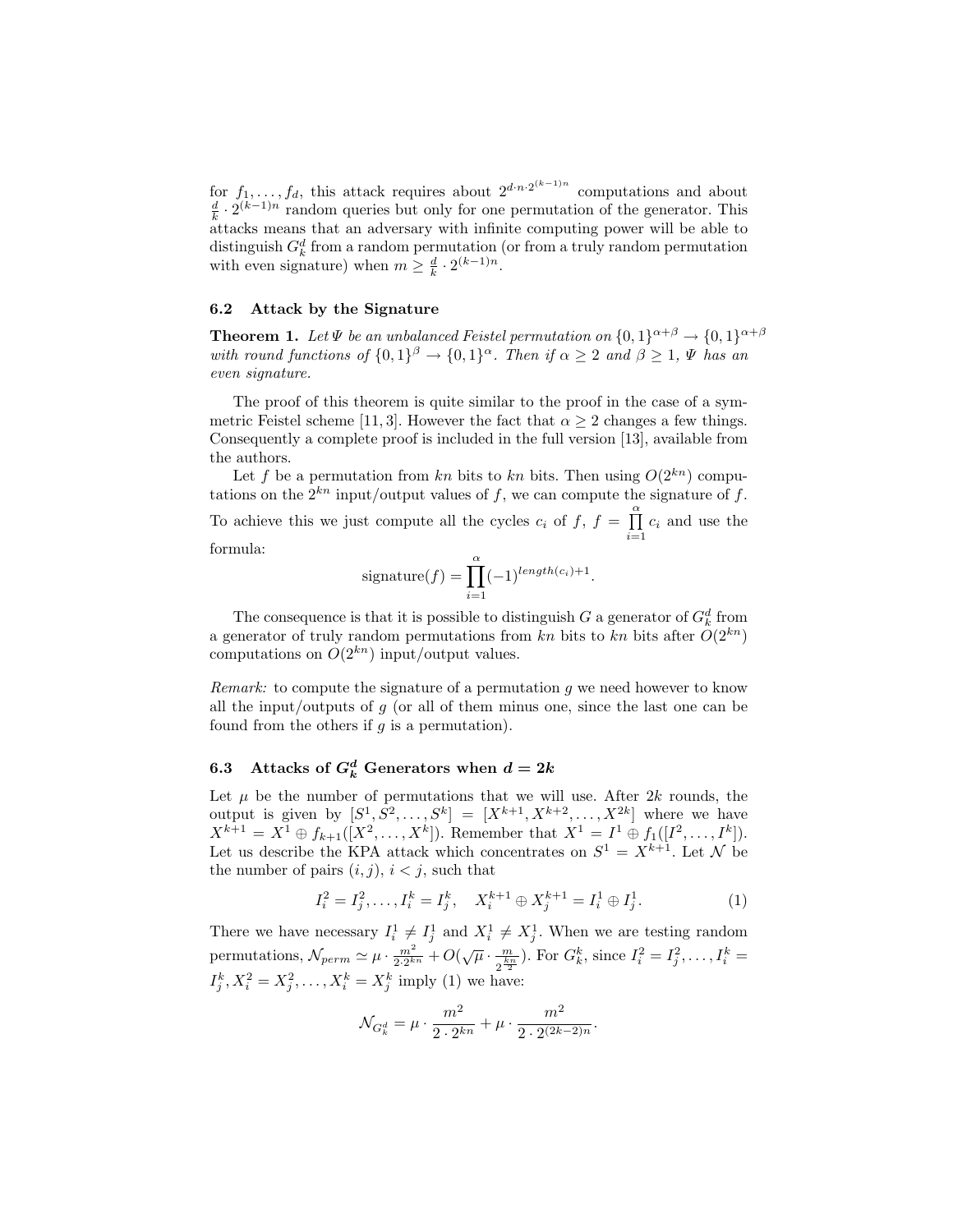Thus we can distinguish the two generators when:  $\mu \cdot \frac{m^2}{2^{(2k-2)n}} \geq \sqrt{\mu} \cdot \frac{m}{2^{\frac{N}{2}}}$  $\frac{m}{2^{\frac{kn}{2}}},$  or when  $\mu \cdot m \ge 2^{(3k-4)n}$ . When  $m = 2^{kn}$ , we find  $\mu = 2^{(k-4)n}$  and  $\mu \cdot m = 2^{(2k-4)n}$ .

## 6.4 Attacks  $G_k^d$  Generators for d Rounds with  $d \geq 2k$

It is possible to generalize the attack given above for any  $d \geq 2k$ . We give here only the main ideas. We concentrate the attack on  $X^{d-k+1}$ . In the constraints, there are d conditions and  $d - k$  internal variables  $X<sup>i</sup>$ . We choose conditions number k, 2k, ..., until we get  $\xi = \left\lfloor \frac{d}{k} \right\rfloor$  conditions. This gives  $\xi$  (internal or external)  $\cdot (k-1)$ -multiple equations. When they are satisfied, we have:

- 1. One equation between the input and output variables.
- 2.  $\varphi$  equations between the output variables where

$$
\varphi = (k-1) - \left(d - \left\lfloor \frac{d}{k} \right\rfloor k\right) = (k-1) - (d \operatorname{mod} k)
$$

We have  $\mu$  permutations and the attack proceeds as follows: let  $\mathcal N$  be the number of pairs  $(i, j)$ ,  $i < j$ , such that these  $\varphi + 1$  equations are satisfied. When we are testing a permutation generator, we have

$$
\mathcal{N}_{perm} = \mu \cdot \frac{m(m-1)}{2 \cdot 2^{(\varphi+1)n}} + O(\sqrt{\mu} \cdot \frac{m}{2^{\left(\frac{\varphi+1}{2}\right)n}}).
$$

With a  $G_k^d$ , the  $\xi(k-1)$ -multiples equations imply the  $\varphi + 1$  equations described above. This shows that

$$
\mathcal{N}_{G_k^d} = \mu \cdot \frac{m(m-1)}{2 \cdot 2^{(\varphi+1)n}} + \mu \cdot \frac{m(m-1)}{2 \cdot 2^{(k-1)n}}.
$$

We get the condition:

$$
\mu \cdot \frac{m^2}{2^{(k-1)n}} \ge \sqrt{\mu} \cdot \frac{m}{2^{(\frac{\varphi+1}{2})n}},
$$
  

$$
\mu \cdot m^2 \ge 2^{(2(k-1)\xi - \varphi - 1)n}.
$$

For the maximal value  $m = 2^{kn}$ , we find  $\mu = 2^{(2(k-1)\xi - \varphi - 2k-1)n}$  and the complexity is  $\lambda = \mu \cdot m = 2^{(2(k-1)\xi - \varphi k - 1)n}$ . Thus we can write

$$
\lambda = 2^{(2(k-1)\left\lfloor\frac{d}{k}\right\rfloor+(d\operatorname{mod} k)-2k)n} = 2^{\left(d+(k-2)\left\lfloor\frac{d}{k}\right\rfloor-2k\right)n}.
$$

### 7 Conclusion

Until now, attacks and proofs of security on contracting unbalanced Feistel Schemes have not received much attention. There are much more papers on classical Feistel schemes and even attacks on expanding unbalanced Feistel schemes have been more studied than attacks on contracting unbalanced Feistel schemes.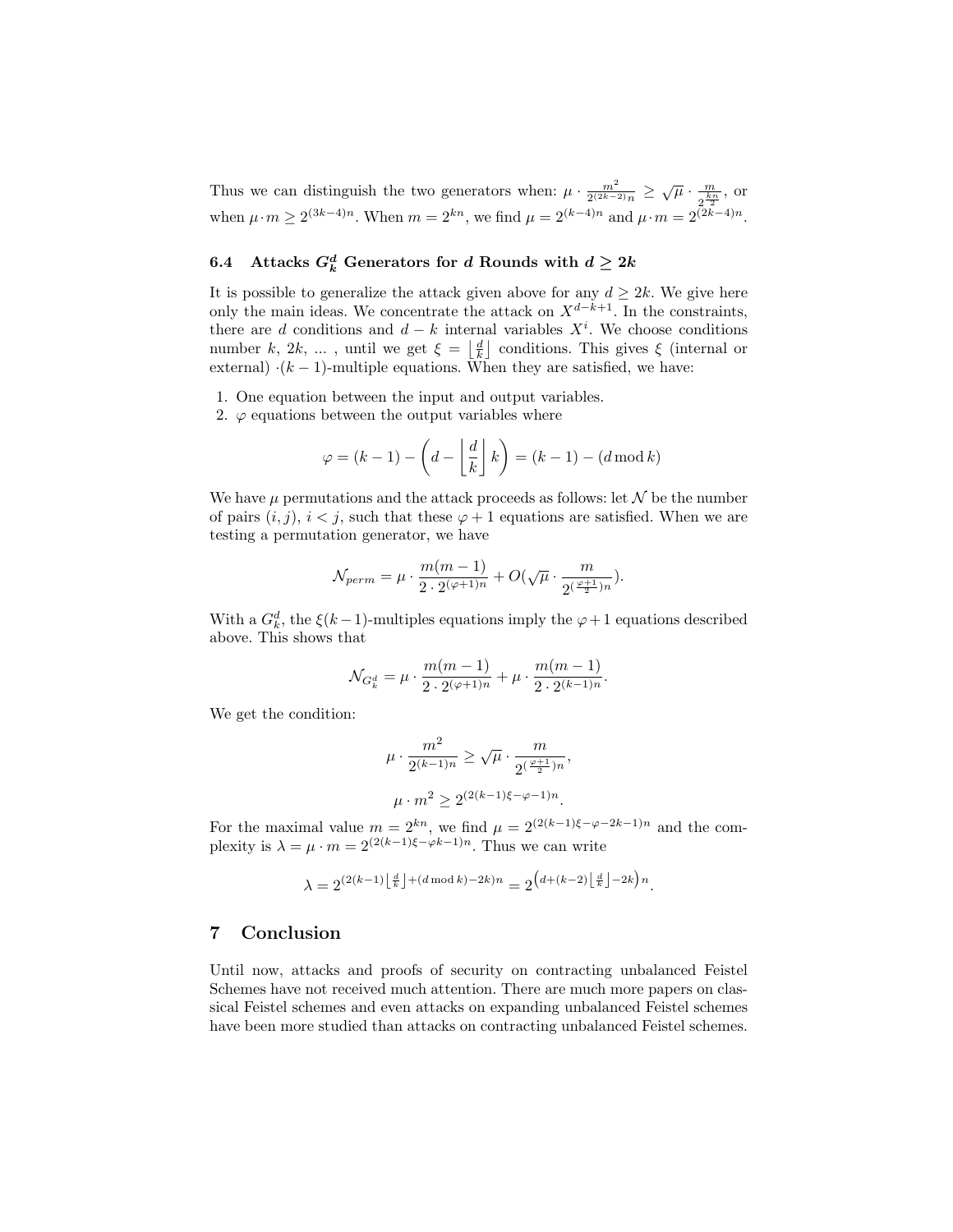This may be not justified since contracting Feistel schemes seem to have very good security properties. For example, to avoid all known generic attacks with the number of messages less than  $2^{kn}$  (where kn is the number of bits of the input and the output) with these schemes, we need only 2k rounds (if  $k \geq 4$ ) or 7 rounds (if  $k = 3$ ). So each bit will be changed only 2 times (if  $k \ge 4$ ) unlike with balanced Feistel schemes where 3 changes (i.e. 6 rounds) are necessary and unlike expanding unbalanced Feistel schemes where much more changes are needed [4, 11, 14].

**Table 3.** Results on  $G_3^d$ . For more than 7 rounds more that one permutation is needed or more than  $2^{3n}$  computations are needed in the best known attacks to distinguish from a random permutation with an even signature.

|                    | <b>KPA</b>                                                                                                   | $\overline{a}$<br>CPA-1 |
|--------------------|--------------------------------------------------------------------------------------------------------------|-------------------------|
| $G_3^1$            | 1                                                                                                            | 1                       |
| $G_3^2$            | 1                                                                                                            | 1                       |
| $G_3^3$            | $2^n$                                                                                                        | $\overline{2}$          |
| $\,G_3^4$          | $2^n$                                                                                                        | $2^{n/2}$               |
| $G_3^5$            | $2^{3n/2}$                                                                                                   | $2^n$                   |
| $\,G_3^6$          | $2^{5n/2}$                                                                                                   | $2^{2n}$                |
| $\overline{G_3^7}$ | $2^{3n}$                                                                                                     | $2^{3n}$                |
| $G_3^8$            | $2^{4n}$                                                                                                     | $2^{4n}$                |
| $\mathcal{G}^9_3$  | $2^{6n}$                                                                                                     | $2^{6n}$                |
| $G_3^{10}$         | $2^{7n}$                                                                                                     | $2^{7n}$                |
| $G_3^{11}$         | $2^{8n}$                                                                                                     | $2^{8n}$                |
| $G_3^{12}$         | $2^{10n}$                                                                                                    | $2^{10n}$               |
|                    | $G_3^d, d \geq 12\left 2^{(d+\lfloor \frac{d}{3} \rfloor -6)}\right  2^{(d+\lfloor \frac{d}{3} \rfloor -6)}$ |                         |

<sup>a</sup> Here we do not show CPA-2, CPCA-1 and CPCA-2 since for  $G_3^d$ , no better attacks are found compared with CPA-1.

Storing a random function of  $(k-1)n$  bits to n bits requires a large memory and this may be a practical disadvantage of  $G_k^d$  compared with balanced Feistel schemes or Feistel schemes with expanding functions. However if a function generator is used to generate pseudo-random functions, this may not be a problem.

There are still many open problems on contracting unbalanced Feistel schemes. Naor and Reingold have shown a very nice security result [9]: we have security until the birthday bound when we use pairwise independent functions for the first and the last rounds. However, if we do not use such first and last rounds, the exact security is still an open problem and even the birthday security bound is not proved yet.

In conclusion, contracting unbalanced Feistel schemes seem to be one of the best designs for permutation generators. In this paper, we have presented attacks on these schemes with fewer than  $2k$  rounds.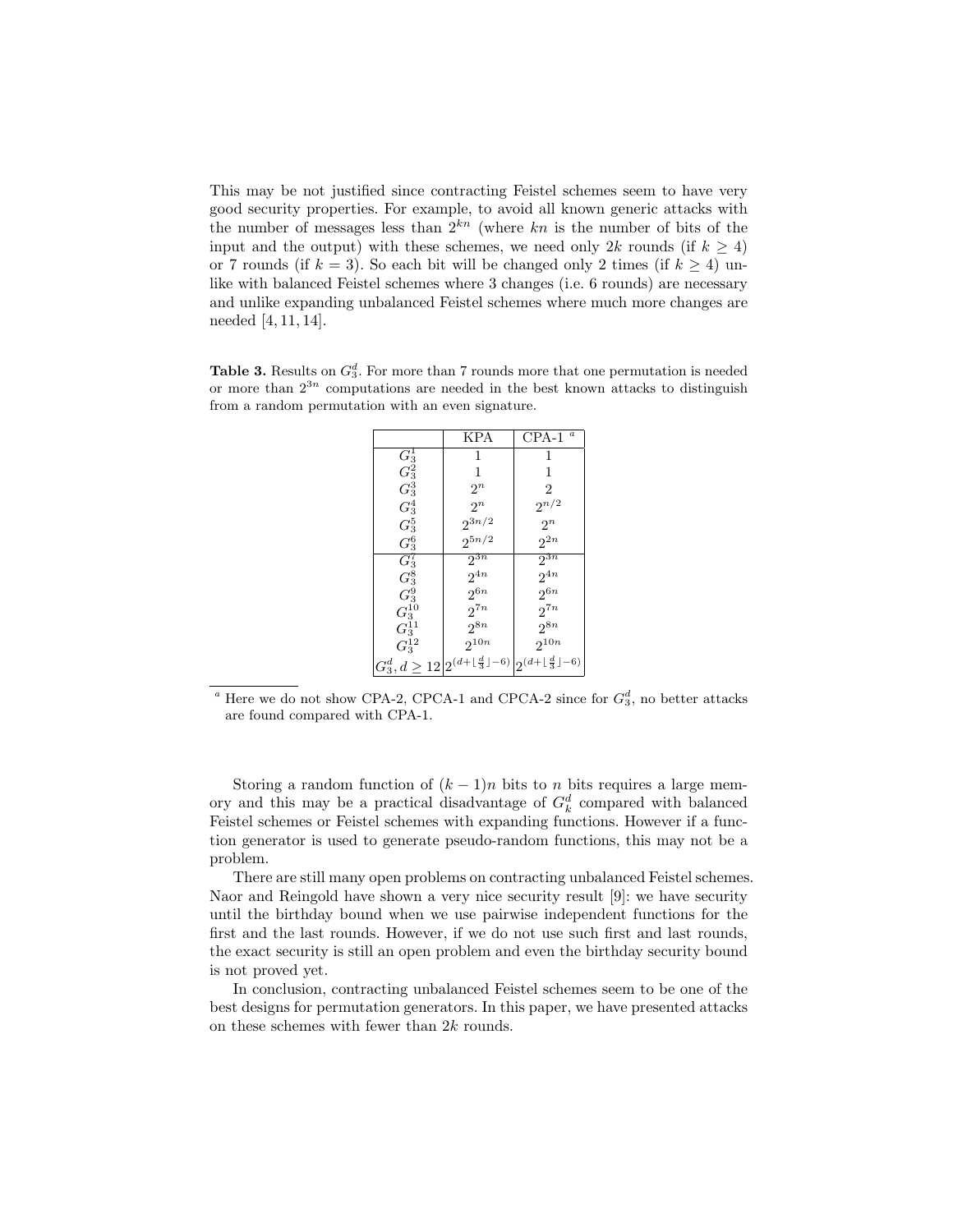|                            | KPA                                                                                                                                             | $CPA-1a$                |
|----------------------------|-------------------------------------------------------------------------------------------------------------------------------------------------|-------------------------|
| $G_k^d, 1 \leq d \leq k-1$ |                                                                                                                                                 |                         |
| $G_k^k$                    | $2^{\frac{n(k-1)}{2}}$                                                                                                                          | 2                       |
| $G_k^{k+1}$                | $2^{\frac{n(k-1)}{2}}$                                                                                                                          | $2^{\frac{n}{2}}$       |
| $G_k^{k+2}$                | $2^{\frac{k}{2}n}$                                                                                                                              | $2^{\frac{3}{2}n}$      |
| $G_k^{k+3}$                | $2^{\left(\frac{k+1}{2}\right)n}$                                                                                                               | $2^{\frac{5}{2}n}$      |
| $G_k^{k+i}, 1 \leq i < k$  | $2^{\left(\frac{k+i-2}{2}\right)n}$                                                                                                             | $2^{(\frac{2i-1}{2})n}$ |
| $G_k^{2k}$                 | $2^{(2k-4)n}$                                                                                                                                   | $2(k-4)n$               |
| $G_k^d, d \geq 2k$         | $\left 2^{\left(d+(k-2)\left\lfloor\frac{d}{k}\right\rfloor-2k\right)n}\right 2^{\left(d+(k-2)\left\lfloor\frac{d}{k}\right\rfloor-2k\right)n}$ |                         |

**Table 4.** Results on  $G_k^d$  for any  $k \geq 4$ . For more than 2k rounds more that one permutation is needed or more than  $2^{(2k-4)n}$  computations are needed in the best known attacks to distinguish from a random permutation with an even signature.

<sup>a</sup> Here we do not show CPA-2, CPCA-1 and CPCA-2 since for  $G_k^d$ , no better attacks are found compared with CPA-1.

### References

- 1. William Aiello and Ramarathnam Venkatesan. Foiling Birthday Attacks in Length-Doubling Transformations - Benes: A Non-Reversible Alternative to Feistel. In Ueli M. Maurer, editor, Advances in Cryptology – EUROCRYPT '96, volume 1070 of Lecture Notes in Computer Science, pages 307–320. Springer-Verlag, 1996.
- 2. Don Coppersmith. Luby-Rackoff: Four rounds is not enough. Technical Report RC20674, IBM Research Report, december 1996.
- 3. Shimon Even and Oded Goldreich. Des-like functions can generate the alternating group. IEEE Transactions on Information Theory, 29(6):863–865, 1983.
- 4. Charanjit S. Jutla. Generalized Birthday Arracks on Unbalanced Feistel Networks. In Hugo Krawczyk, editor, Advances in Cryptology – CRYPTO '98, volume 1462 of Lecture Notes in Computer Science, pages 186–199. Springer-Verlag, 1998.
- 5. Lars R. Knudsen. DEAL A 128-bit Block Cipher. Technical Report 151, University of Bergen, Department of Informatics, Norway, february 1998.
- 6. Lars R. Knudsen and Vincent Rijmen. On the Decorrelated Fast Cipher (DFC) and Its Theory. In Lars R. Knudsen, editor, Fast Software Encrytion – FSE '99, volume 1636 of Lecture Notes in Computer Science, pages 81–94. Springer-Verlag, 1999.
- 7. Michael Luby and Charles Rackoff. How to Construct Pseudorandom Permutations from Pseudorandom Functions. SIAM J. Comput., 17(2):373–386, 1988.
- 8. Stefan Lucks. Faster Luby-Rackoff Ciphers. In Dieter Gollman, editor, Fast Software Encryption – FSE '96, volume 1039 of Lecture Notes in Computer Science, pages 189–203. Springer-Verlag, 1996.
- 9. Moni Naor and Omer Reingold. On the Construction of Pseudorandom Permutations: Luby-Rackoff Revisited. J. Cryptology, 12(1):29–66, 1999.
- 10. Jacques Patarin. New Results on Pseudorandom Permutation Generators Based on the DES Scheme. In Joan Feigenbaum, editor, Advances in Cryptology – CRYPTO '91, volume 576 of Lecture Notes in Computer Science, pages 301–312. Springer-Verlag, 1991.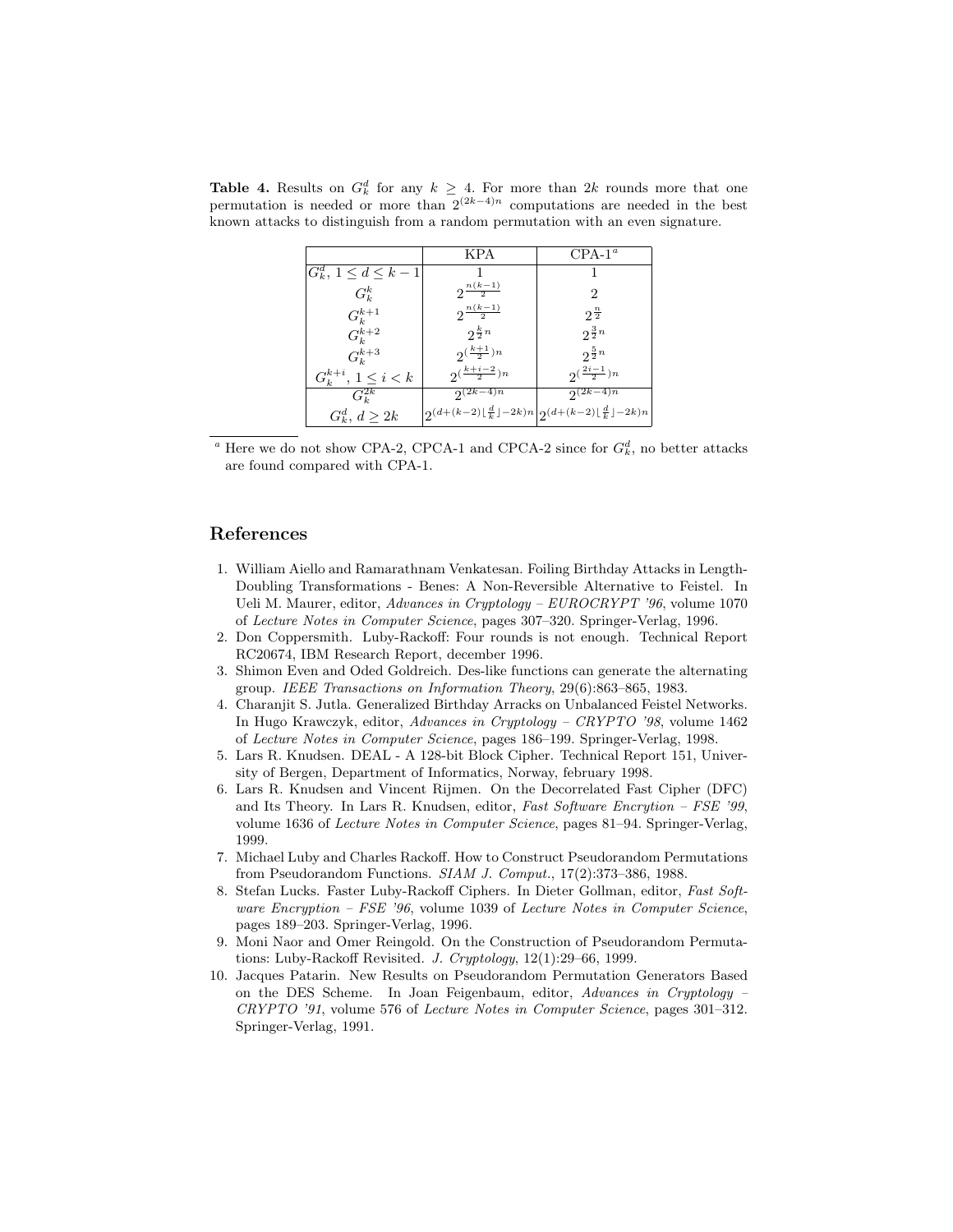- 11. Jacques Patarin. Generic Attacks on Feistel Schemes. In Colin Boyd, editor, Advances in Cryptology – ASIACRYPT 2001, volume 2248 of Lecture Notes in Computer Science, pages 222–238. Springer-Verlag, 2001.
- 12. Jacques Patarin. Security of Random Feistel Schemes with 5 or More Rounds. In Matthew K. Franklin, editor, Advances in Cryptology – CRYPTO 2004, volume 3152 of Lecture Notes in Computer Science, pages 106–122. Springer-Verlag, 2004.
- 13. Jacques Patarin, Valérie Nachef, and Côme Berbain. Generic Attacks on Unbalanced Feistel Schemes with Contracting Functions, Extended Version. available from the authors, 2006.
- 14. Jacques Patarin, Valérie Nachef, and Côme Berbain. Generic Attacks on Unbalanced Feistel Schemes with Expanding Functions. available from the authors, 2006.
- 15. Bruce Schneier and John Kelsey. Unbalanced Feistel Networks and Block Cipher Design. In Dieter Gollmann, editor, Fast Software Encrytion – FSE '96, volume 1039 of Lecture Notes in Computer Science, pages 121–144. Springer-Verlag, 1996.

### A Computation of the Variance for Random Permutations

In this section, we compute the value of the variance when we are testing a random permutation and we want to distinguish it from a  $G_k^{k+t}$ ,  $1 \le t \le k-1$ . The input is  $[I^1, \ldots, I^k]$  and the output is  $[S^1, \ldots, I^K]$ . We want to compute  $\mathcal{N}_{perm}$  which is the number of  $(i, j)$ ,  $i < j$  satisfying the relation  $I_i^{t+1} \oplus S_i^1 =$  $I_j^{t+1} \oplus S_j^1$ . We have the condition  $\forall i, I_i^{t+2} = I_i^{t+3} = \ldots = I_i^k = 0$ . This implies that  $m \leq 2^{(t+1)n}$ . We introduce the following random variables:

$$
\begin{cases} \delta_{i,j} = 1 \text{ if } I_i^{t+1} \oplus S_i^1 = I_j^{t+1} \oplus S_j^1\\ \delta_{i,j} = 0 \text{ otherwise} \end{cases}
$$

Then  $\mathcal{N}_{perm} = \sum_{i < j} \delta_{i,j}$  and  $E(\delta_{i,j}) = Pr_{f \in_R B_{kn}}[I_i^{t+1} \oplus S_i^1 = I_j^{t+1} \oplus S_j^1]$ 

Notice that if  $m \ll 2^n$ , we may assume that the  $I^{t+1}$  values are pairwise distinct (or are all equal) and if  $m \geq 2^n$ , we may assume that each element of  $\{0,1\}^n$  is reached by about  $\frac{m}{2^n}$  values of  $I_i^{t+1}$  (in CPA-1, we can choose m to be a multiple of  $2^n$  and each element of  $\{0,1\}^n$  is reached by exactly  $\frac{m}{2^n}$  values of  $I_i^{t+1}$ . It is also possible to choose that  $I_i^{t+1}$  are random values). If  $I_i^{t+1} = I_j^{t+1}, E(\delta_{i,j}) = Pr_{f \in_R B_{kn}}[S_i^1 = S_j^1] = \frac{2^{(k-1)n}-1}{2^{kn}-1} \simeq \frac{1}{2^n}.$  and if  $I_i^{t+1} \neq I_j^{t+1}$ ,  $E(\delta_{i,j}) = \frac{2^{(k-1)n}}{2^{kn}-1}$  $\frac{2^{(k-1)n}}{2^{kn}-1} \simeq \frac{1}{2^n}$ . This gives us the average value:

$$
E(\mathcal{N}_{perm}) \simeq \frac{m(m-1)}{2 \cdot 2^n} + o(\frac{m}{2^{(k+\frac{1}{2})n}}).
$$

We now compute the variance  $V(\delta_{i,j}) = E(\delta_{i,j}^2) - E(\delta_{i,j})^2 = E(\delta_{i,j}) - E(\delta_{i,j})^2$ . If  $I_i^{t+1} = I_j^{t+1}$ ,  $V(\delta_{i,j}) = \frac{1}{2^n} \cdot \frac{1}{1 - \frac{1}{2^{kn}}} - \frac{1}{2^{kn-1}} - \left(\frac{1}{2^n} \cdot \frac{1}{1 - \frac{1}{2^{kn}}} - \frac{1}{2^{kn-1}}\right)^2$ . And if  $I_i^{t+1} \neq I_j^{t+1}$ ,  $V(\delta_{i,j}) = \frac{1}{2^n} \cdot \frac{1}{1 - \frac{1}{2^{kn}}} - \left(\frac{1}{2^n} \cdot \frac{1}{1 - \frac{1}{2^{kn}}}\right)^2$ . Finally  $V(\delta_{i,j}) \simeq \frac{1}{2^n} (1 - \frac{1}{2^n})$ and  $m(m-1)$ 1 1

$$
\sum_{i < j} V(\delta_{i,j}) \simeq \frac{m(m-1)}{2} \cdot \frac{1}{2^n} (1 - \frac{1}{2^n}).
$$